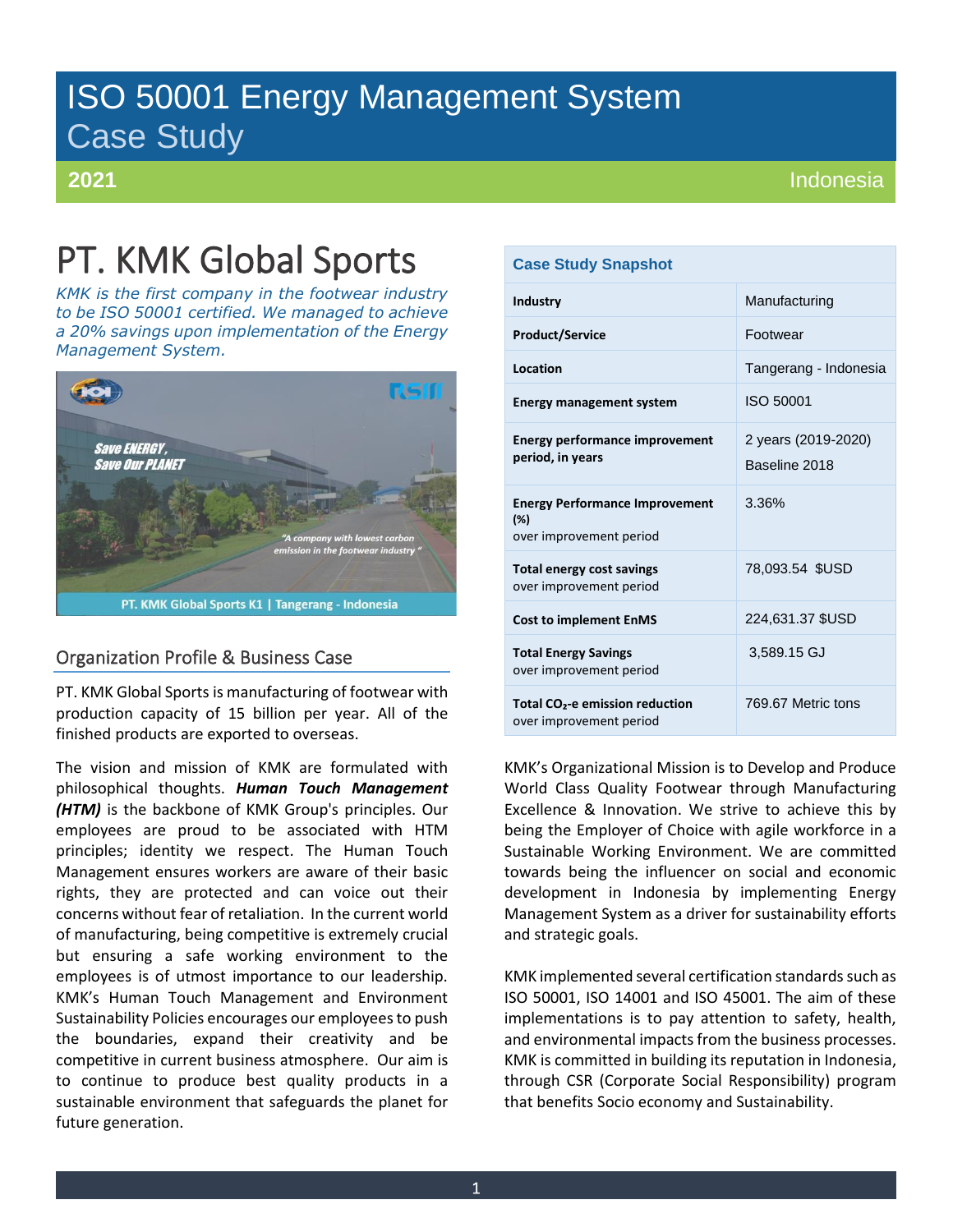# Business Benefits

At the initial implementation of the energy program in 2007, KMK produced 7.5 million pairs of shoes/year and used 24 GWhe in energy. In 2020 the production increased by 100% producing 15 million pairs, however the energy consumption increased by only 25% to 30 GWhe. The company is committed towards continuous improvement plans to achieve a lower energy index.





The energy index is determined in kWh/pair as the production of shoes is quantified in per pair. In 2007, the index was 3.2 kWh/pair. In 2018 we achieved to reduce the energy consumption to 2.09 kWh/pair. As part of Strategic Business planning, KMK applies the new baseline to measure energy performance in 2019-2020.

# **Energy Saving**

Below is the energy performance monitoring graph for the period of 2019-2020 which is based on 2018's baseline and some other parameters by *implementing the Energy Management System*:



Figure 2. Diagram CUSUM Energy Saving KMK 2019-2020

Since 2018, KMK has increased its energy saving by 3.36% which is equivalent to 3,589.15 GJ. This is the cumulative calculation from the past 2 years. The results have been validated through annual management review.

# **Carbon Emission Reduction**

As the company increased its energy saving, it also reduced the carbon footprint significantly. We reduced carbon emission by 769.67 Metric Ton for 2019-2020.

# **Cost Saving**

The growth, expansion of KMK has been gradual and strategic. Energy usage too has increased with the growth of Company. We have implemented many energy conservation improvement plans to ensure lower but better energy utilization. We have been successful in our implementation of energy utilization plans which has reaped a cumulative savings of USD \$ 78,093.54 for the period of 2019-2020. We believe as a Company, KMK is moving towards the right direction in Energy conservation programs, and we will continue to strive to achieve better results with lower implications to the environment.

# **Beyond Monetary Benefits**

- Implementation of Energy Management System creates awareness and commitment at all levels of employees about energy (consumption, use, efficiency and renewable energy sources).
- Improves the company's ability to manage and choose the best energy efficient equipment to enhance the effectiveness and efficiency of the production processes.
- Become a company benchmarked by the Ministry of Energy and Mineral Resources of the Republic of Indonesia and become a role model for footwear companies throughout Indonesia as the first company to implement an Energy Management System.
- KMK was awarded the 3<sup>rd</sup> position at the National Energy Efficiency Awards from the Ministry of Energy and Mineral Resources of Indonesia in 2016.

*"Implementing of Energy Management System Improved our company energy savings by 5%-6% each year, the percentage is not too big, but it is very impactful".* — Arwan Nur, Senior Manager of Engineering.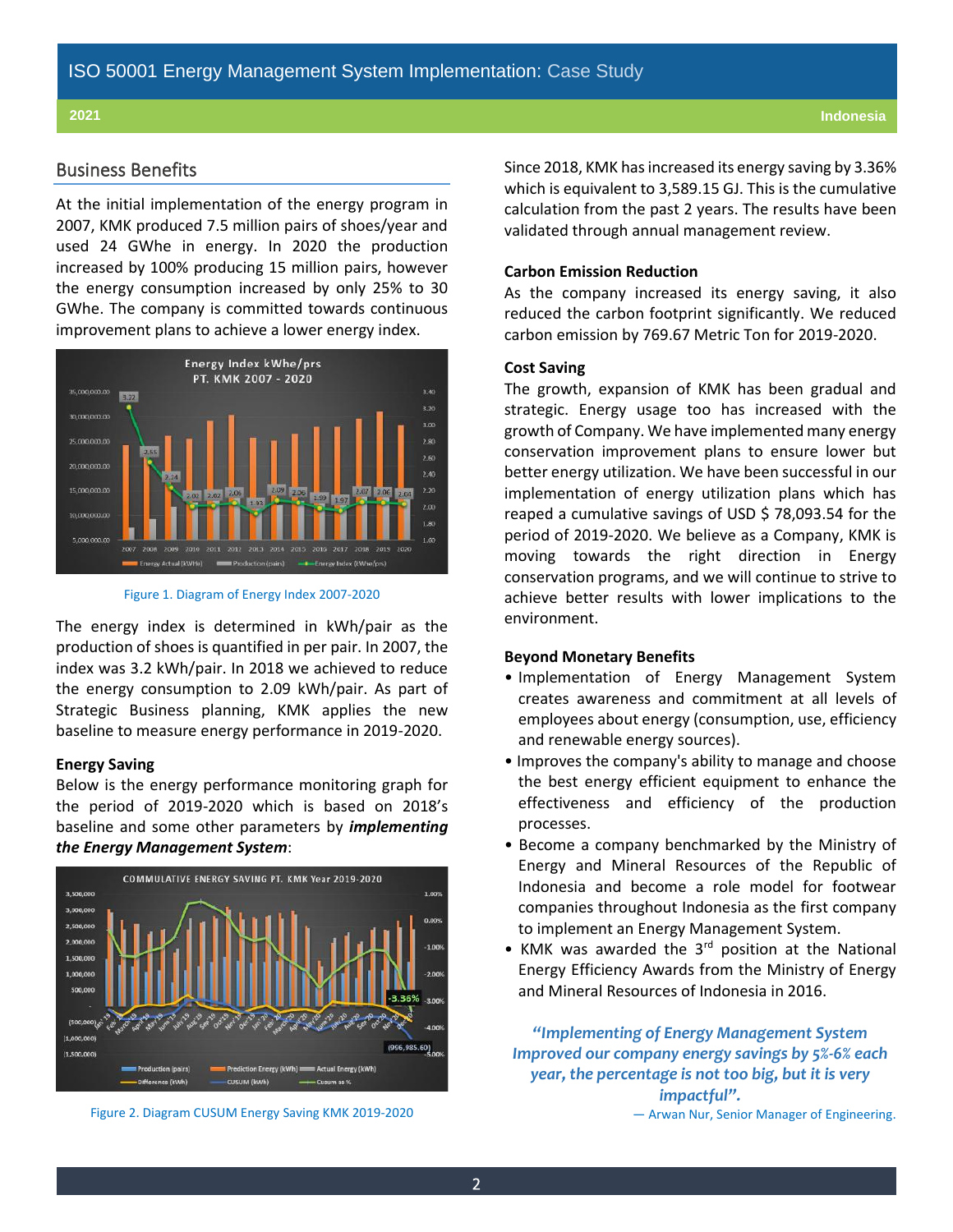# Plan

# **Management's Commitment**

Energy plays a major role in a Company's operations. Energy is needed for each aspect of shoe manufacturing. The Management recognizes the importance of energy conservation program hence the requirements are incorporated into the company's energy policy. KMK's commitment is embedded into the Energy Policy as following:

- Commitment to comply with national regulation of energy and properly handle reduction of emission
- **EXECOMMIT COMMIT COMMIT COMMIT COMMIT COMMIT COMMIT COMMIT COMMIT COMMIT COMMIT COMMIT COMMIT COMMIT COMMIT COMM** consumption for continuous improvement
- Commitment to select, purchase, and utilize energy efficient machineries and devices
- Commitment to provide training and education on occupational health, safety, environment and energy to all employees
- **Ensure vendors and contractors comply with** energy management system.

Commitment from the KMK leadership is in the forefront when we are working towards a better working environment and business management. The steering committee of Energy Program in KMK consists of HQ representatives, Senior Management, Mid Management, Energy Manager, Document Control Team, Heads of Departments and their selected employee level coordinators in the implementation of the Energy Management System.





Upon identification and setting up the team, we conducted in-depth training based on each level's responsibility and accountability. The Management Representative (MR) and Energy Manager are officially certified as Energy Auditor and Energy Manager by Indonesian Professional Certification Board. Management also supported the Energy Team Coordinators to develop their competence via training and benchmarking to enhance their knowledge on energy management system. We have also fulfilled certification requirements using third party auditors. Moreover, management's commitment towards establishing a good and robust energy management system is evident in its willingness to invest in new technology as well as improving the knowledge of our workforce.

Our company policies and standards comply with government and buyer's requirements. Based on Government of Republic Indonesia requirements, a company that consumes energy more or equivalent to 6,000-ton oil equivalent (TOE), then, the company needs to implement Energy Management System. This regulation came into rule in 2009. At KMK our consumption of energy is less than 3,000 TOE/year but we still established the Energy Management System as it's our belief that every penny saved will be useful for a better future and at the same time, we would also protect the environment for the future generation. KMK would be well prepared to tackle such situations and not scramble at the last minute. We aim to implement sustainable projects that goes beyond basic compliance needs. Implementation of ISO 50001 has made it possible for our internal team to gain knowledge of the energy management technical skills which in turn has improved our energy management methodology.

# **Energy Roadmap Initiatives – Long Term Plan**

PT. KMK had long term energy Plan. The journey began in 2007 and we are going full-fledged until present.



### Figure 4. Long Term Plan KMK 2007-2025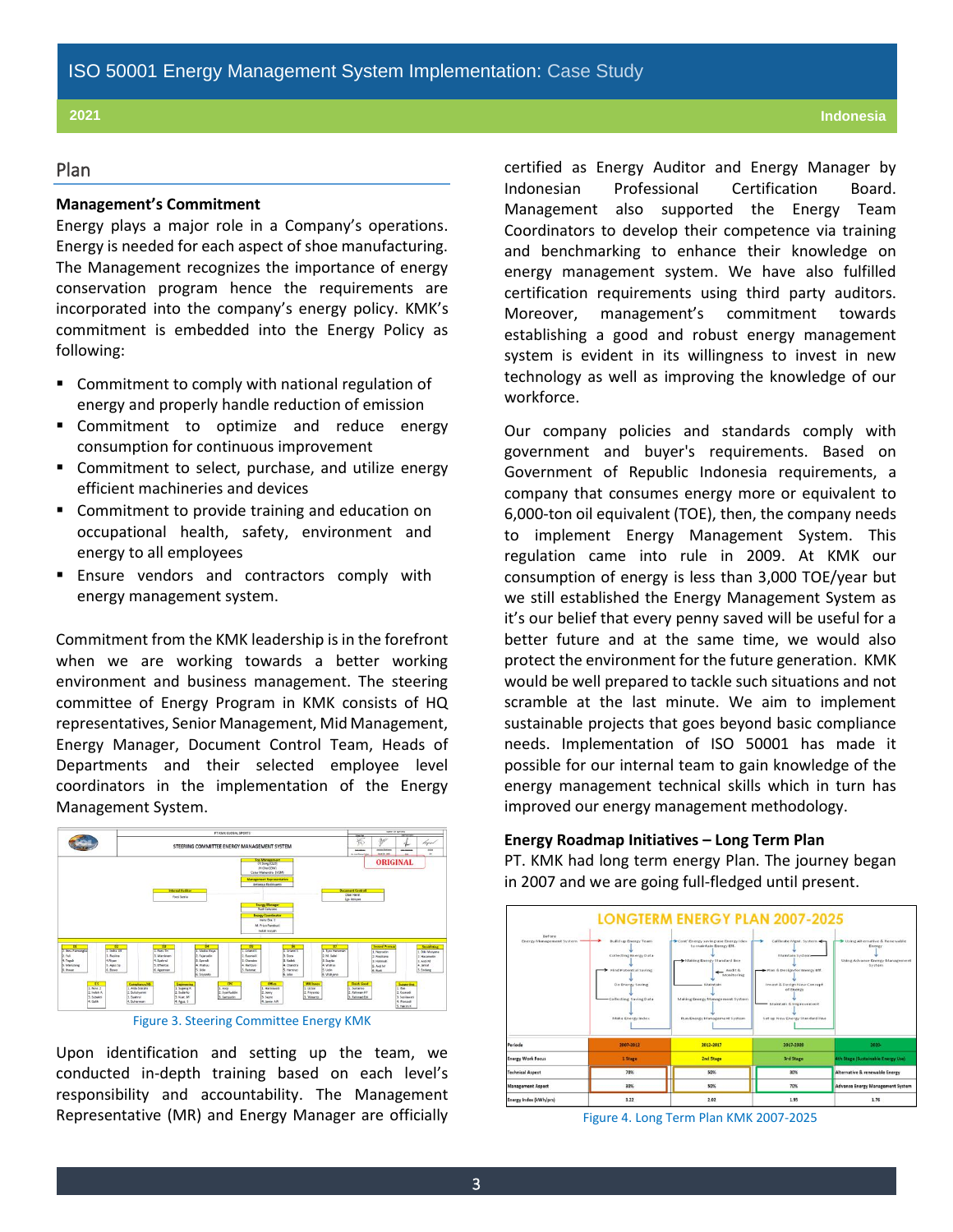The goals are divided into 4 stages:

1. Stage 1: Year 2007 ~ 2012

In the early stages, KMK established an energy team, obtained Top Management's commitment, mapped out basic data, identified low hanging fruits in potential savings, implemented short to mid-term improvement plans and commenced development program in Energy Management System.

2. Stage 2: Year 2012~ 2015

Established Energy policy, determined Energy Baseline, regulated energy performance, conducted Internal Audits (Measurements & Evaluation), initiated New Equipment Deployment program, created Continuous Energy Saving Program, and EnMS ISO 50001:2011 Implementation *(certification on March, 2014).*

- 3. Stage 3: Year 2015 ~ 2020 Re-certification ISO 50001:2018, establishment of Operational Control System, TPM Advance System, Energy Pull System Kanban, Energy Saving Culture, People Development & Empowerment.
- 4. Stage 4: Year 2020 ~ 2025 Beyond *Renewable Energy – Zero Emission.*

# **EnMS – Powering Our Growth**

First step in the Energy Program was to map out the energy consumption within the manufacturing site and to identify the priority areas. Energy mapping determined the areas and machines which had the Significant Energy Usage. Using statistical data made the energy mapping easier to understand. One of the methods used is Pareto. Below are some examples on how our company determined the focus area for potential energy saving implementation.





## **Energy Review, Energy Baseline & Energy Performance**

We also focused on the energy review to evaluate utilization of energy and to determine the energy performance indicators. Every year, the energy performance data was recorded, tracked and reviewed during management review sessions. Using the baseline data, we carried out comparison study for the years 2018-2020. The data was used to compare with the achievement of cumulative saving (CUSUM), we were able to find indicators related to the energy performance improvement.

Determining the baseline is crucial as it is a part of statistical methodology used to compare and track energy progress and savings.



Figure 6. Energy Baseline KMK year 2018

EnPI values as Energy Performance Indicators are used to determine Action Plan. EnB and EnPI are adjustable if these values no longer reflect the targeted energy performance, such as addition of SEU equipment, changes in operating hours and process would also be a factor.

*"Energy Management System is helpful for KMK's future growth and sustainability. A systemic approach on energy management system would be hugely beneficial to the company and its employees."* — Erry Sunarli, Senior Management KMK Group.

# Do, Check, Act

## **Top Management Support for Implementation**

Representatives, all cross functional departments, support coordinators, TPM, engineering, technical, utilities and the finance teams to review, evaluate the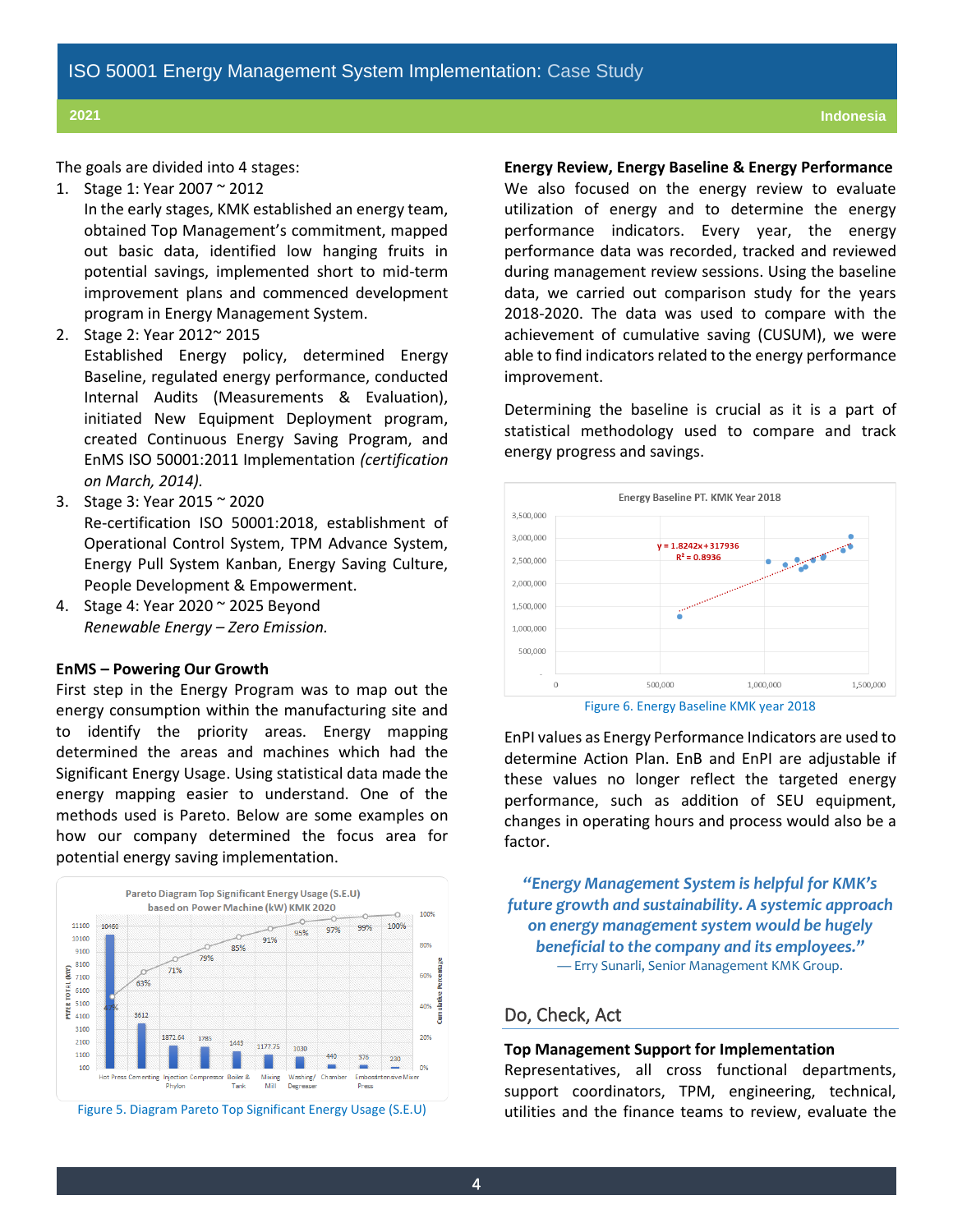Energy Management System in a planned manner, to ensure its suitability, adequacy, and effectiveness. Sustainable alignment with the company's strategic direction is also part of the review. Several areas are scrutinized during the Management Review such as Information on the performance of the Energy Management System including non-conformities and corrective actions; results of monitoring and measurement; audit results; evaluation results of compliance with legal requirements and brand standards. The results of the Management Review provide the team with the opportunity to establish continuous improvement. Appended below the implementation plan in 2020:

| <b>IMPLEMENTATION PLAN 2020</b>                                                                       |                                                           |                                                                          |                                                                                                          |                                                                                                          |                               |                                 |                                                  |                        |                       |                                       |  |  |
|-------------------------------------------------------------------------------------------------------|-----------------------------------------------------------|--------------------------------------------------------------------------|----------------------------------------------------------------------------------------------------------|----------------------------------------------------------------------------------------------------------|-------------------------------|---------------------------------|--------------------------------------------------|------------------------|-----------------------|---------------------------------------|--|--|
| Date: 2020<br><b>MAIL SOCIETS IT</b>                                                                  |                                                           |                                                                          |                                                                                                          |                                                                                                          |                               |                                 |                                                  |                        |                       |                                       |  |  |
| ctivities description: Energy & Carbon Reduction<br>actory responsible: Rudi Calvono (Energy Manager) |                                                           |                                                                          |                                                                                                          |                                                                                                          |                               |                                 |                                                  |                        |                       |                                       |  |  |
|                                                                                                       |                                                           |                                                                          |                                                                                                          |                                                                                                          |                               |                                 |                                                  |                        |                       |                                       |  |  |
| No                                                                                                    | Improvement Action                                        | Description                                                              | Findings/Problems Before Taking Actions                                                                  | Description of Proposed Actions                                                                          | Implementation<br>Responsible | Target<br><b>Teduction</b><br>ĸ | <b>Potential Savings</b><br>Opportunity<br>(kwh) | rolementati<br>n Dates | <b>Consult Online</b> | <b>Comments</b> and remarks           |  |  |
|                                                                                                       | Change Clutch Motor to<br>Servo                           | Using Servo motor to<br>reduce energy<br>consumption                     | Clucth Motor contiunously runs to<br>provide the hydraulic system<br>working pressure                    | Set a Long Term Plan of Quantity<br>Clutch Motor to Change Servo Motor                                   | Rudi Cahvono                  | 79.88%                          | 106 263 97                                       | 1/1/2020               |                       | molemented 151 PCS actual             |  |  |
|                                                                                                       | Motor Management<br>System #10 HP                         | Change IEO technology<br>with IE3 Motor (up to 10<br>HP)                 | IED Motors are low operation<br>performance & high energy<br>consumption.                                | Set a Long Term Plan of Quantity IEO<br>to Change IE3 Motor                                              | Rudi Cahvono                  | $-26.50%$                       | 102.715.96                                       | 1/1/2020               | On progress<br>8.3%   | <b>Project Postpone</b><br>(Pandemic) |  |  |
| ٠                                                                                                     | <b>Jotimized Compress Air</b><br>System                   | Repair All Leakee<br>Compress Air                                        | Compress Air Leakage at Production<br>area                                                               | Monthly Audit TPM & Team Member<br>Awareness                                                             | Rudi Cahyono                  | 30.00%                          | 4,800.00                                         | 1/1/2020               | molemented            |                                       |  |  |
|                                                                                                       | Continuous Replace LED<br>Lamo                            | Change TL Lamp to LED                                                    | Most of Lamp Using Tubular Lamp                                                                          | Set a Long Term Plan of Quantity TL<br>Lamp to Change LED                                                | Rudi Cahvono                  | 85.05%                          | 20.818.56                                        | 1/1/2020               | molemented            | 1514 pcs actual                       |  |  |
|                                                                                                       | Quality Improvement at<br>Strobel Marbine                 | Using Small Wheel<br>Modification                                        | Quality Issue at Strobel Area                                                                            | Change Big Wheel to Small Wheel and<br>Modification Machine                                              | Rudi Cahyono                  | 6.67%                           | 5.948.37                                         | 1/5/2020               | molemented            |                                       |  |  |
| А                                                                                                     | coling Improvement at<br>Rotary Screen Machine            | <b>Sreen Printing Pallet</b><br>Improvement                              | Quality Screen Issue at Rotary<br>Screen Machine                                                         | Make a gender pallet sizing with Mica<br>material and using spiky moca for<br>reduce change time pallet. | Rudi Cahyono                  | 6.45%                           | 1.346.40                                         |                        | 10/5/2020 Implemented |                                       |  |  |
|                                                                                                       | coling Improvement at<br>Rotary Post Belt 1<br>Machine    | Sewing Pallet<br>Improvement                                             | Quality Issue at Rotary Post Belt 1<br>Machine                                                           | Stitching Strap using computer<br>machine (BAS 324) and pallet to get<br>better quality and proper.      | Rudi Cahyono                  | $-5.83%$                        | 1.330.56                                         |                        | 16/5/2020 Implemented |                                       |  |  |
| я                                                                                                     | Energy Reduction at<br>Screen Printing Area               | Reduce Quantity of<br>Lamps (24 pcs)                                     | Previously one screen printing table<br>used 7 pieces lamps with distance<br>of 200 cm from the table    | Modified the height of lamp holder that<br>was previously 200 cm to 175cm                                | Rudi Cahyono                  | 7.74%                           | 16.096.32                                        | 2/6/2020               | mplemented            |                                       |  |  |
|                                                                                                       | ine Balancing Capacity<br>at Washing IP Machine           | Ootimization of Capacity<br>Washing Machine adjust<br>load productivity. | Washing machines at bottom area<br>(D7) that operate with little load.                                   | Make a Procedure for Line balancing<br>load at washing machine when the<br>production was ramp down.     | Rudi Cahvono                  | 33.81%                          | 52,464.06                                        | 5/6/2020               | mplemented            |                                       |  |  |
|                                                                                                       | Doerational Control<br>10 Optimization at Holn<br>Machine | Doerational Control<br>machine.                                          | Holn machine still on standby mode<br>Improvement to turn OFF during the break time and no<br>production | Make a SOP Control to turn OFF<br>machine during the break time and NO<br>production.                    | Rudi Cahvono                  | 9.61%                           | 15.619.12                                        | 7/6/2020               | mplemented            |                                       |  |  |
|                                                                                                       | <b>TOTAL</b>                                              |                                                                          |                                                                                                          |                                                                                                          |                               |                                 | 523.252.26                                       |                        |                       |                                       |  |  |

Figure 7. Table Implementation Plan KMK 2020

The Implementation Plan which includes a description of project initiatives, pre-empting issues before it becomes a problem, taking action, description of proposed actions, goals, potential saving opportunities, budgeting (include LCCA requirements), target achievement, implementation responsibility and timeline.

# **Key Activities Impact:**

Based on the implementation plans that has been established, we would be able to identify activities or programs that are either long term plans or annual project initiatives that greatly affect efforts to achieve targets. Below are some of the key activities which have the most impact on the Energy Management Program at KMK:

• Motor Management System Change IE0 to IE3 Motors (in 2020 implemented, saving 102,715.96 kWh and 8,045.71 USD)

- Continuous replacement of Clutch Motor to Servo (150 pcs installed and saving 106,264.56 kWh)
- Optimized Compress Air System by repairing all leakages in the Compress Air system and distribution optimization
- Continuous replacement of Tubular to LED Lamp
- Replacement of Conventional Air Conditioner to VRF System

Based on the projects that were implemented in 2020, KMK achieved a savings of 1.83% from 1.31% in 2019. The data was reviewed by internal audit team and validated by the Company Corporate Finance team before it was disclosed during the annual management review.

During the 2020 pandemic, several work programs were put on hold due to budget diversions. The Company capital were used to fund CoVid19 prevention programs and to assist local community who were in dire medical health needs. However, the Steering Committee continues to strive to conserve energy by implementing energy savings using costless or low-cost methods. At present, field inspections with more emphasis on Operational Control related to the process of each machine, yields the energy savings results. In the *"Optimization of Operational Control – No Cost Project"* program in 2020 KMK was able to save energy by 288,653.76 kWhe, Cost Savings of US \$ 28,119.50.

# **Energy Teamwork and Work Teams**

To ensure a successful implementing of the Energy Management System, it is a necessity to have full participation from all relevant parties in the Company. It commences with the Top Management support and commitment. It is necessary to develop an integrated team with interdepartmental coalition. Then, we move on with team development and empowerment. Management's support and commitment would be evident when they provide adequate budget for energy team. This has allowed the energy team to build a training system, to publicly support energy-saving awareness campaigns, team members attend skills certification and decision made by the Energy Team is fully endorsed by the leadership.